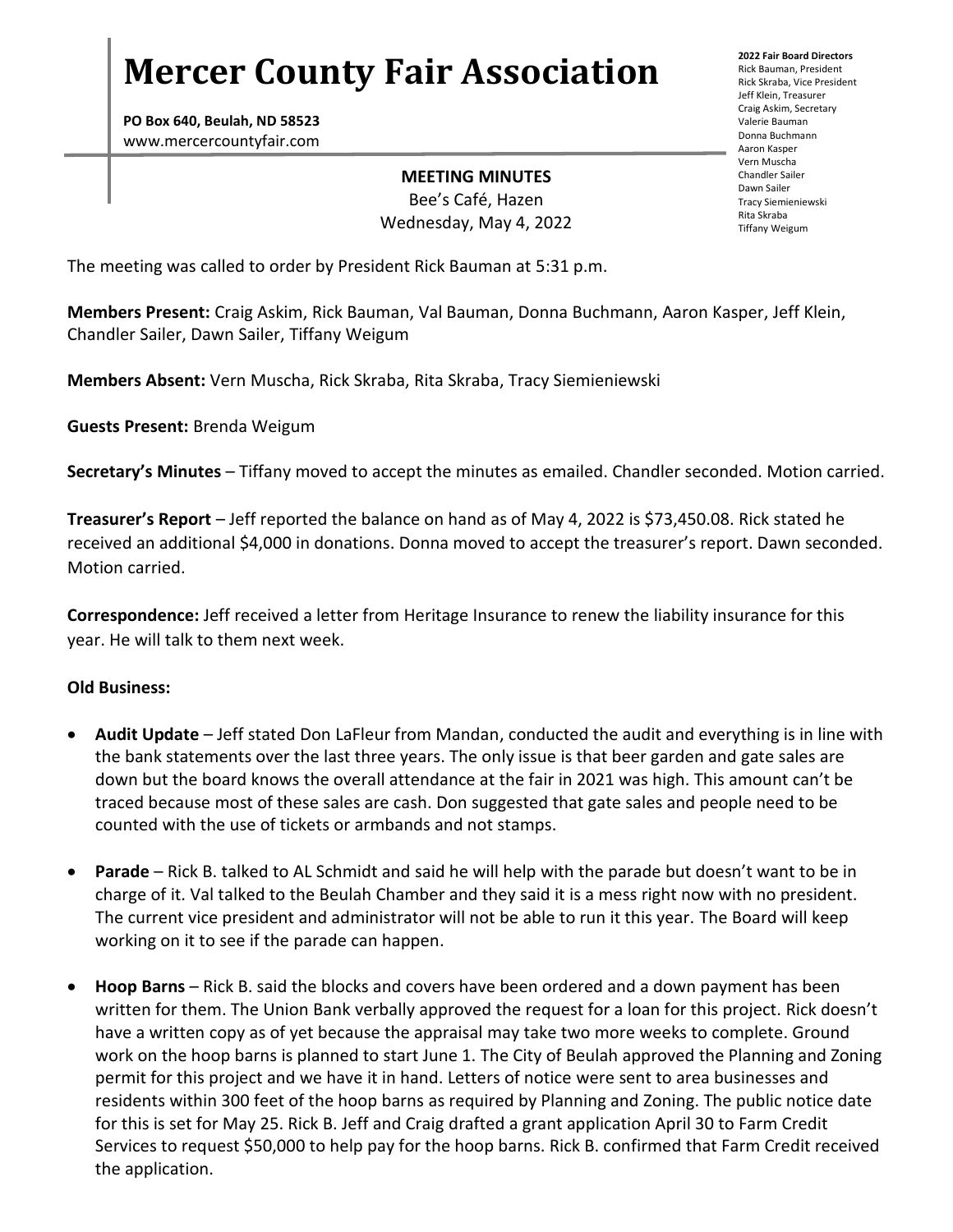# **Old Business (Continued):**

- **Schedule of Events** Tiffany finalized the times for the spinning wheel demonstrations and the Iron Will shows, so the schedule is done and will be sent to the Beacon for printing next week. The schedule is on the website. Board members are encouraged to start PR for the event.
- **Livestock Show** Tiffany presented a flyer of the buckles she wants to provide for prizes for the livestock open shows. The total amount she needs for buckles for all the winners is \$1,764. Jeff moved to allow Tiffany to purchase the buckles. Aaron seconded. Motion carried. Tiffany presented the championship banners and ring wrap for the livestock open class show. They would cost about \$4,000. She asked the board for approval. After discussion the board tabled this until the next meeting to see how much sponsorship money will come in to help pay for the banners. The total cost to run the livestock open show is about \$16,000.
- **Committee Reports** No other reports.
- **Premium Books** –About 95% of the materials and information for the books is finalized. The remaining information should be finalized in the next week so it can be sent to print.
- **Website** Val reported that she and others have been working on the website. The schedule of events is current. The commercial and food vendors letters are listed. She heard from all but two of the food vendors to date. A few commercial vendor booths have been requested.
- **Hog Barn Improvements** Rick S. informed Rick B. that he will be ordering gravel and crushed rock next week and plans to pour concrete the end of May. Aaron and Rick will start getting a crew lined up to work on the arena, hopefully by May 8. Rick B. is trying to get a permit to build a crow's nest by the arena in June.
- **Arena Improvements**  The improvements to redo the sorting pens are in progress.

## **New Business:**

- **Beer Garden Help** Letters were sent to fire department chiefs in Mercer County. Pick City said they would like to work the beer gardens on Sunday and keep the tips. Stanton fire department stated they did not want to help. The Beulah Lions Club stated to Tiffany they would be willing to help Saturday night of the fair, if the board needs them. The other departments have not responded as of yet.
- **Ticket Booth** Val said the Beulah Chamber will try to get a message to members but the board is trying to restructure. Val plans to go to the meeting on May 18. Craig stated he went to the Hazen Chamber meeting on April 21 and reached out to them. They would be willing to help at the ticket booth once a schedule is in place. Val will work with Tiffany to use a computer program for a schedule of time slots and days that people can work. The Board needs two people at a booth during a shift at the south and east gates. The Board will need to staff the gate by the fire hall and the gate by the wash rack. These gates will only be open at set times and will not be open to the general public.
- **Advertising** Rick B. stated an ad will be coming out in the Dollar Saver in the May 14 issue. He will reach out to other outlets. Dawn and Tracy stated they will help Rick B. with the advertising. All board members need to take a part in advertising by using whatever methods are available to them such as social media, twitter, etc.